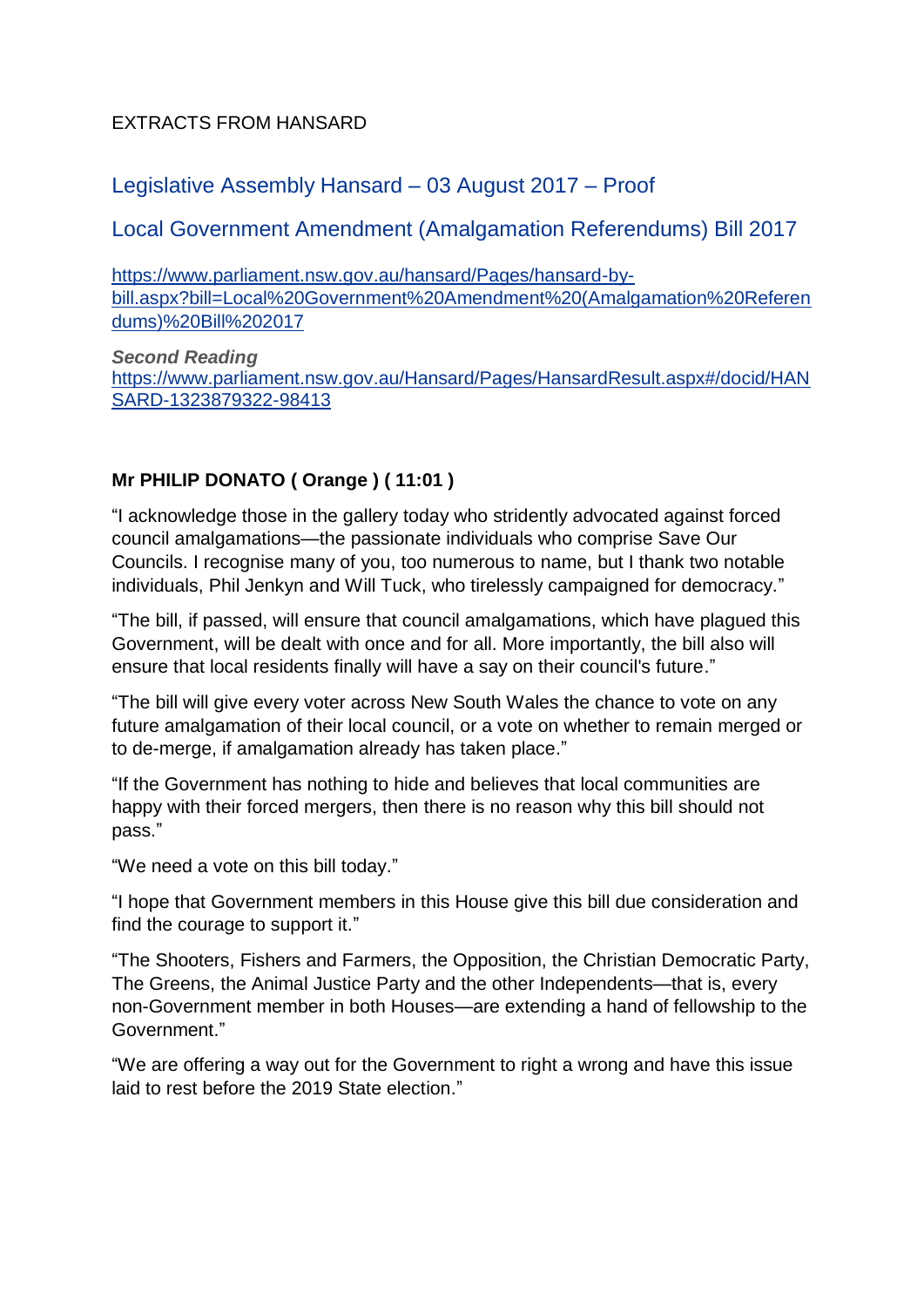#### **Ms GABRIELLE UPTON ( Vaucluse**—**Minister for the Environment, Minister for Local Government, and Minister for Heritage) (11:12):**

"I do not support the Local Government Amendment (Amalgamation Referendums) Bill 2017, and neither does this Government."

"Last Thursday, the Government made it clear that it wants to end the uncertainty around councils so that ratepayers can go to the elections next month to elect their preferred councillors, knowing that those councillors will have a mandate for the following three years to represent their local communities."

"The measures proposed in the bill will cause disruption and uncertainty in our local communities. It will unwind the certainty that this Government delivered last Thursday when it announced that it will not proceed with the pending metropolitan mergers."

"The bill will also require referendums for all future merger proposals. Requiring our local communities to hold referendums or plebiscites on mergers or the reversal of mergers is an unnecessary and costly exercise."

"The bill is unnecessary. The plebiscite or referendum is an expensive and resourceintensive exercise."

"The bill is a roadblock to all future merger proposals."

(**Mr Michael Daley:** "I want the Minister to let us know whether she is going to filibuster or whether there will be a vote?")

"This bill is a roadblock to all future merger proposals. The provision in the bill that requires all future merger proposals to be endorsed by a referendum is unnecessary and may prove to be an insurmountable barrier to any future council mergers."

"I am extremely pleased that the 20 new councils have already saved more than \$50 million, on their own reporting, which is nearly three times the original target."

**(Mr Michael Daley:** Rubbish!)

**Ms GABRIELLE UPTON:** The member for Maroubra said, "Rubbish", but that is in the councils report to the Office of Local Government.

**(Mr Michael Daley:** From your dodgy administrators).

"Snowy Valleys Council held "Bark in the Park" days in Tumbarumba and Tumut, which provided free dog-microchipping sessions for the pets of residents. It is a great initiative that helps people ensure that their pets are microchipped and can be identified and matched with their owners. It is a great initiative for the residents of those former individual council areas that have come together under the Snowy Valleys Council umbrella."

"The proposals in this bill will be disruptive and costly to the new councils and to their communities. As I have said, they will create uncertainty and anxiety."